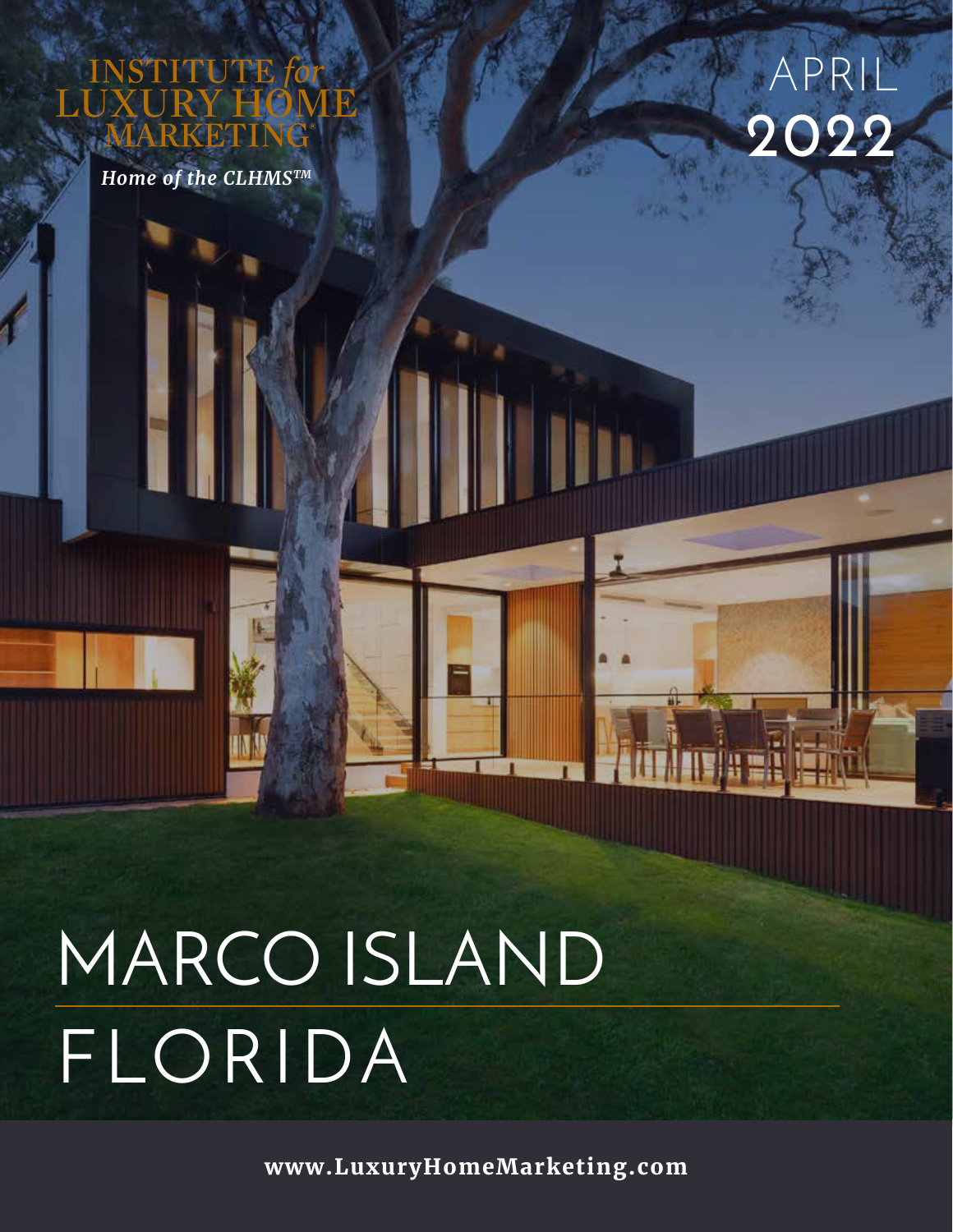# MARCO ISLAND **SINGLE-FAMILY HOMES**

#### **LUXURY INVENTORY VS. SALES | MARCH 2022**

Inventory Sales

#### *Luxury Benchmark Price<sup>1</sup>:* **\$1***,***500***,***000**



| Square Feet <sup>3</sup> | Price         | <b>Beds</b>    | <b>Baths</b>   | Sold           | Inventory | <b>Sales Ratio</b> |
|--------------------------|---------------|----------------|----------------|----------------|-----------|--------------------|
| -Range-                  | -Median Sold- | -Median Sold-  | -Median Sold-  | -Total-        | -Total-   | -Sold/Inventory-   |
| $0 - 1,999$              | \$1,880,000   | $\overline{3}$ | 3              | 4              | 6         | 67%                |
| $2,000 - 2,499$          | \$2,095,000   | $\overline{3}$ | $\overline{2}$ | 10             | 14        | 71%                |
| $2,500 - 2,999$          | \$2,800,000   | 3              | $\frac{1}{4}$  | 7              | 12        | 58%                |
| $3,000 - 3,499$          | \$3,062,500   | 4              | $\frac{1}{4}$  | 8              | 16        | 50%                |
| $3,500 - 3,999$          | \$3,550,000   | $\frac{1}{4}$  | 5              | $\overline{2}$ | 3         | 67%                |
| $4,000+$                 | \$4,750,000   | 4              | 5              | 5              | 17        | 29%                |

*1 The luxury threshold price is set by The Institute for Luxury Home Marketing. 2Sales Ratio defines market speed and market type: Buyer's < 14.5%; Balanced >= 14.5 to < 20.5%; Seller's >= 20.5% plus. If >100% MLS® data reported previous month's sales exceeded current inventory.*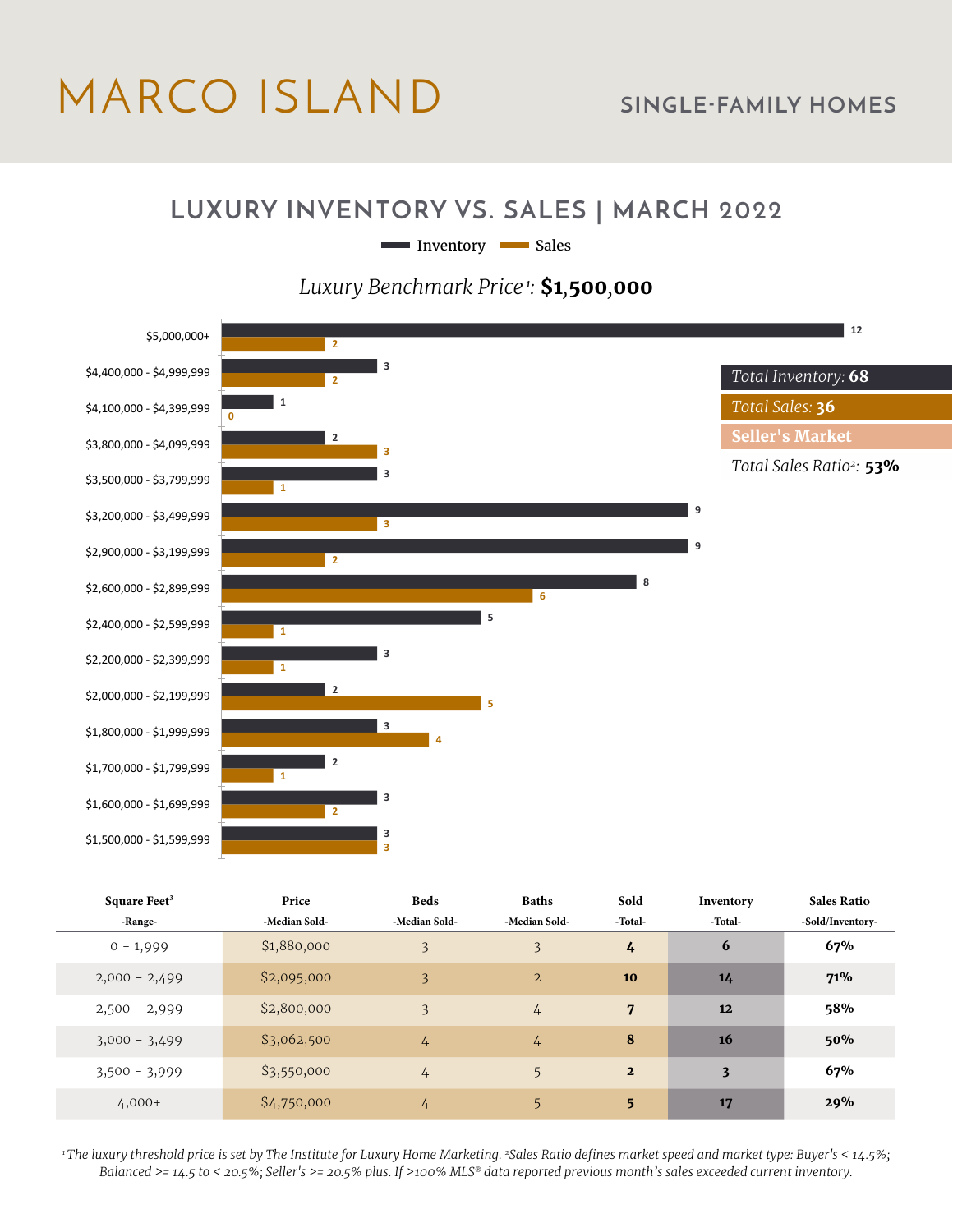# MARCO ISLAND **SINGLE-FAMILY HOMES**



### **MEDIAN DATA REVIEW | MARCH**



### **MARCO ISLAND MARKET SUMMARY | MARCH 2022**

- The Marco Island single-family luxury market is a **Seller's Market** with a **53% Sales Ratio**.
- Homes sold for a median of **99.53% of list price** in March 2022.
- The most active price band is **\$2,000,000-\$2,199,999**, where the sales ratio is **250%**.
- The median luxury sales price for single-family homes is **\$2,650,000**.
- The median days on market for March 2022 was **17** days, down from **48** in March 2021.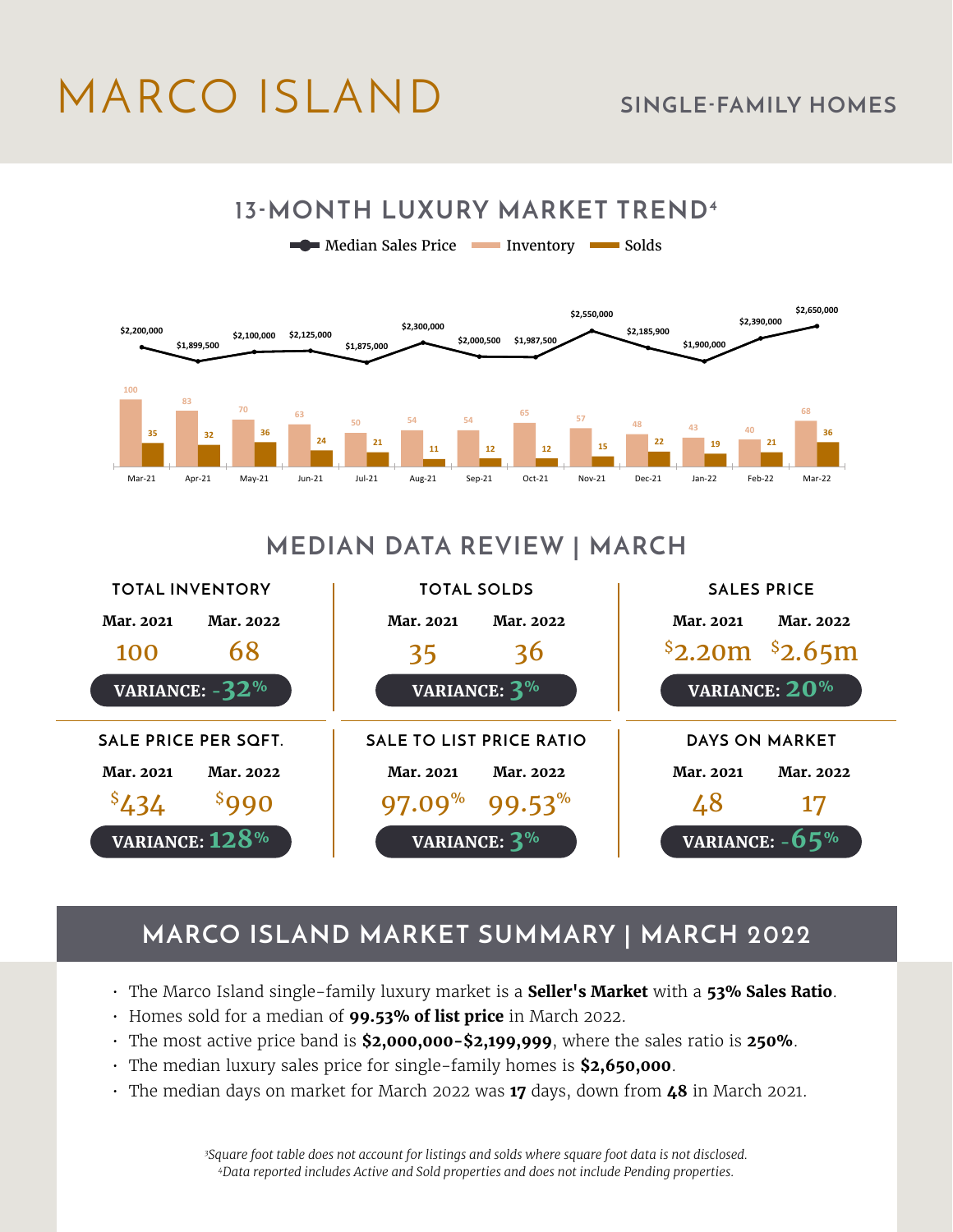# MARCO ISLAND **ATTACHED HOMES**

#### **LUXURY INVENTORY VS. SALES | MARCH 2022**

Inventory Sales

#### *Luxury Benchmark Price<sup>1</sup>:* **\$1***,***000***,***000**



| Square Feet <sup>3</sup> | Price         | <b>Beds</b>    | <b>Baths</b>   | Sold                    | Inventory               | <b>Sales Ratio</b> |
|--------------------------|---------------|----------------|----------------|-------------------------|-------------------------|--------------------|
| -Range-                  | -Median Sold- | -Median Sold-  | -Median Sold-  | -Total-                 | -Total-                 | -Sold/Inventory-   |
| $0 - 999$                | \$2,525,000   | $\overline{2}$ | 3              | 1                       | $\overline{\mathbf{3}}$ | 33%                |
| $1,000 - 1,499$          | \$1,237,500   | $\overline{2}$ | $\overline{2}$ | $\overline{2}$          | 4                       | 50%                |
| $1,500 - 1,999$          | \$1,200,000   | 3              | 3              | $\overline{\mathbf{3}}$ | 3                       | 100%               |
| $2,000 - 2,499$          | \$1,900,000   | 3              | 3              | 5                       | $\mathbf{1}$            | 500%               |
| $2,500 - 2,999$          | \$1,815,000   | $\overline{2}$ | 3              | $\overline{\mathbf{3}}$ | $\mathbf{1}$            | 300%               |
| $3,000+$                 | \$4,675,000   | 4              | 5              | $\overline{2}$          | $\overline{2}$          | 100%               |

*1 The luxury threshold price is set by The Institute for Luxury Home Marketing. 2Sales Ratio defines market speed and market type: Buyer's < 14.5%; Balanced >= 14.5 to < 20.5%; Seller's >= 20.5% plus. If >100% MLS® data reported previous month's sales exceeded current inventory.*